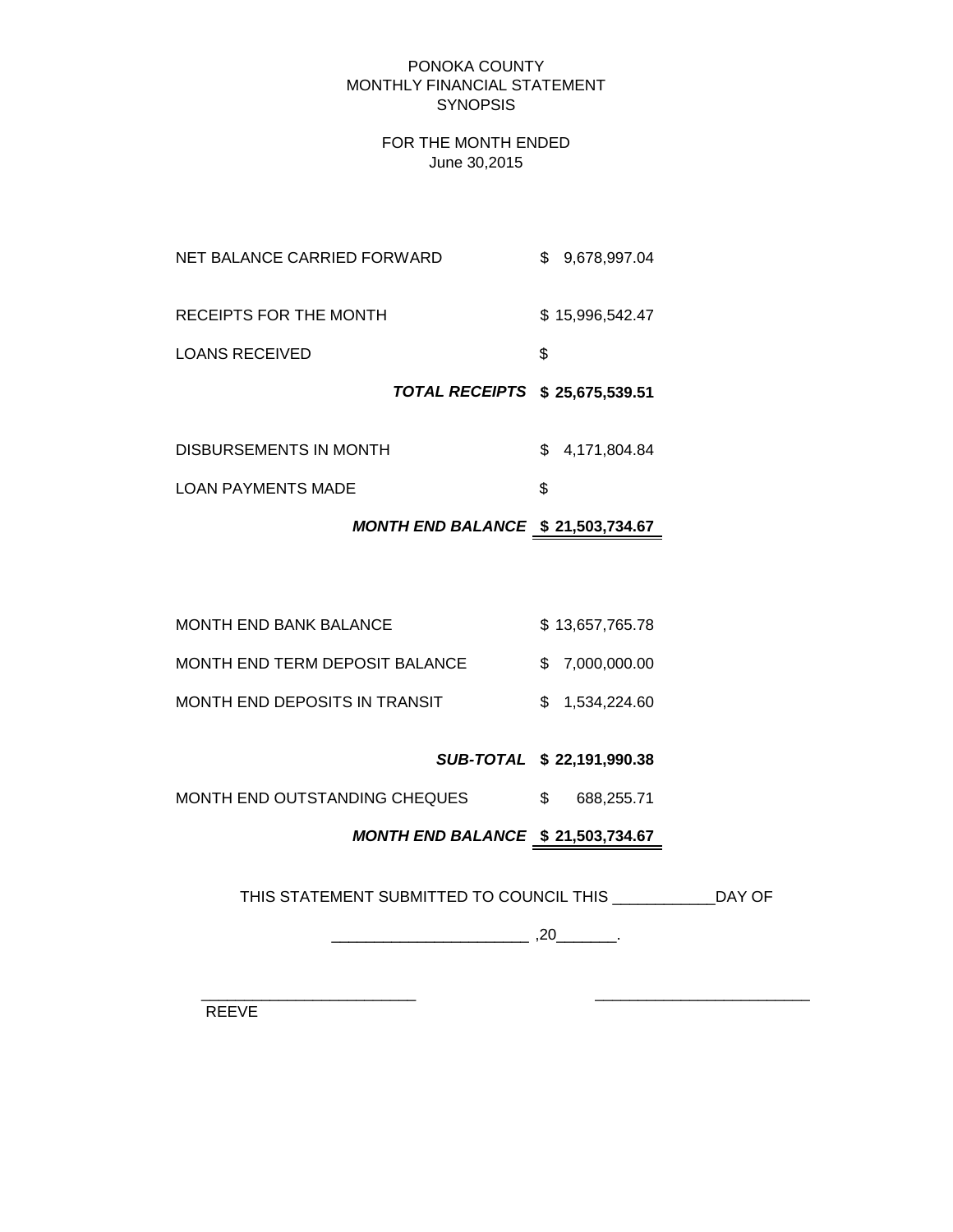#### PONOKA COUNTY MONTHLY FINANCIAL STATEMENT

# FOR THE MONTH ENDED June 30, 2015

|                                                                              |                             | <b>GENERAL</b>         | <b>Previous Month</b> |     | <b>PAYROLL</b>       |
|------------------------------------------------------------------------------|-----------------------------|------------------------|-----------------------|-----|----------------------|
| NET BALANCE AT END OF PREVIOUS MONTH                                         |                             | \$<br>8,209,693.73 \$  | 7,777,674.50 \$       |     | 5,000.00             |
| RECEIPTS FOR THE MONTH                                                       |                             | \$<br>15,762,981.01 \$ | 2,296,769.59          | \$  | 228,193.63           |
| <b>ATB TERM</b>                                                              |                             |                        |                       | \$  |                      |
| <b>SUB TOTAL</b>                                                             |                             | \$<br>23,972,674.74 \$ | 10,074,444.09         | \$  | 233,193.63           |
| LESS:                                                                        |                             |                        |                       |     |                      |
| <b>CHEQUES ISSUED</b>                                                        |                             | \$<br>3,943,513.28 \$  | 1,864,750.36 \$       |     | 228,179.64           |
| <b>Bank Charges</b><br><b>INTEREST TO GENERAL</b><br><b>NSF CHARGE BACKS</b> |                             | \$                     | \$                    |     | 13.99<br>$\mathbf 0$ |
|                                                                              | <b>MONTH END BALANCE</b>    | \$<br>20,029,161.46    | \$<br>8,209,693.73    | \$  | 5,000.00             |
| <b>BANK BALANCE AT END OF MONTH</b>                                          |                             | \$<br>12,177,402.54 \$ | 1,068,032.61 \$       |     | 10,790.03            |
| <b>TERM DEPOSIT BALANCE</b>                                                  |                             | \$<br>7,000,000.00 \$  | 7,000,000.00 -        |     |                      |
| <b>OUTSTANDING DEPOSITS</b>                                                  |                             | \$<br>1,534,224.60 \$  | 285,450.07            |     |                      |
| FROM TRUST ACCOUNTS                                                          |                             | \$                     | \$                    | \$  |                      |
|                                                                              | <b>SUB-TOTAL</b>            | \$<br>20,711,627.14 \$ | 8,353,482.68          | -\$ | 10,790.03            |
| LESS:                                                                        |                             |                        |                       |     |                      |
| <b>OUTSTANDING CHEQUES</b>                                                   |                             | \$<br>682,465.68 \$    | 143,788.95 \$         |     | 5,776.04             |
| <b>INTEREST TO GENERAL ACCOUNT</b>                                           |                             |                        |                       | \$  | 13.99                |
|                                                                              | <b>MONTH END BALANCE \$</b> | 20,029,161.46 \$       | 8,209,693.73          | \$  | 5,000.00             |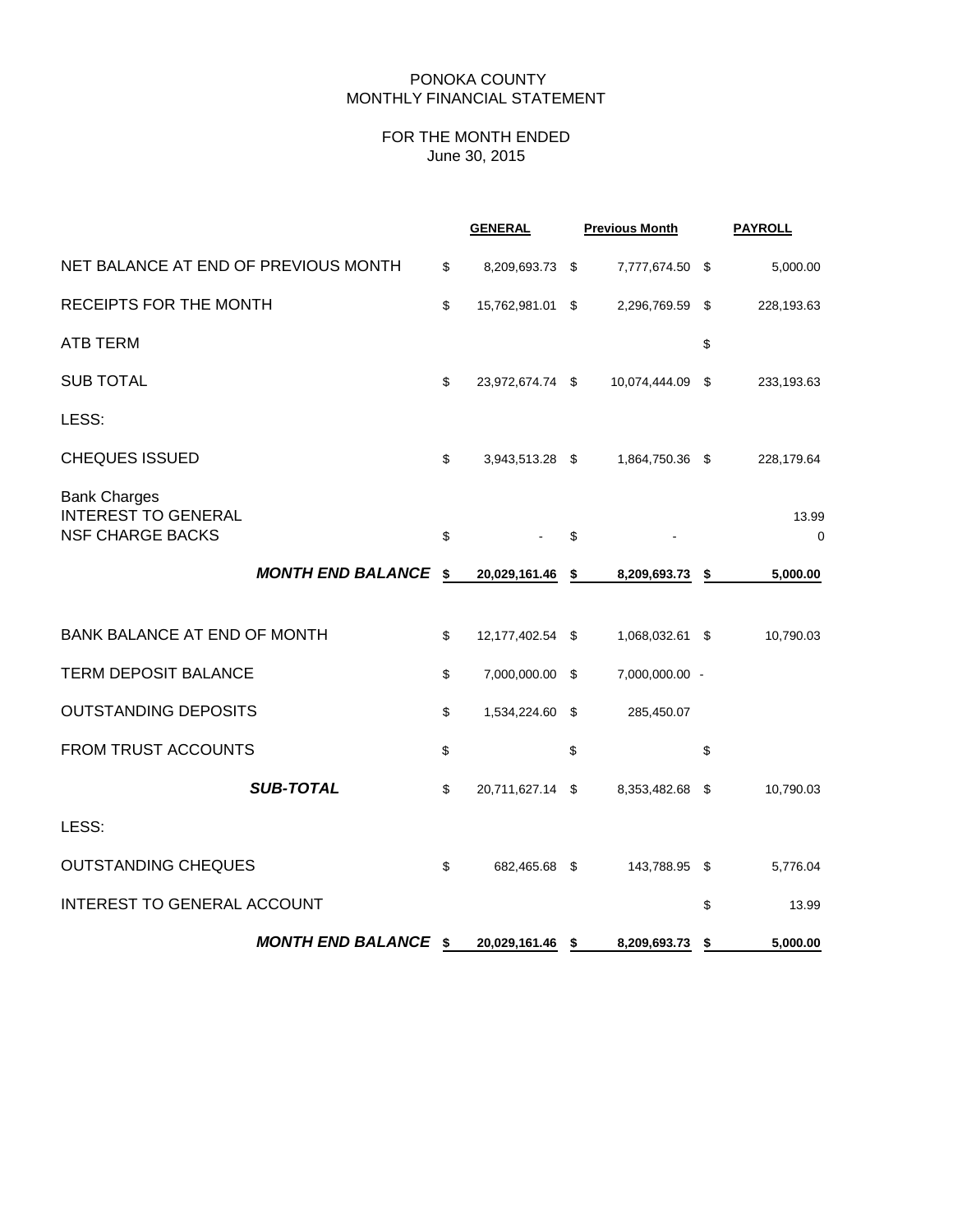#### PONOKA COUNTY MONTHLY FINANCIAL STATEMENT

# FOR THE MONTH ENDED June 30, 2015

|                                      |                       |      | DEVELOPMENT TR. DEVELOPMENT TR. |                | <b>C.C.I.T.F</b> |
|--------------------------------------|-----------------------|------|---------------------------------|----------------|------------------|
| NET BALANCE AT END OF PREVIOUS MONTH | \$<br>1,006,486.51    | - \$ | 986,482.45 \$                   |                | 346,652.04       |
| <b>RECEIPTS FOR THE MONTH</b>        | \$<br>5,082.99 \$     |      | 20,084.93 \$                    |                | 275.70           |
| <b>LOANS RECEIVED</b>                | \$                    | \$   |                                 |                |                  |
| <b>SUB-TOTAL</b>                     | \$<br>1,011,569.50 \$ |      | 1,006,567.38 \$                 |                | 346,927.74       |
| LESS:                                |                       |      |                                 |                |                  |
| TRANSFER TO GENERAL ACCOUNT          | \$<br>84.93 \$        |      | 80.87 \$                        |                |                  |
| <b>BANK CHARGES</b>                  | $\mathbf 0$           |      |                                 | 0 <sup>5</sup> | 13.00            |
| <b>RETURNED ITEMS</b>                | \$                    | \$   |                                 | \$             |                  |
| <b>MONTH END BALANCE</b>             | \$<br>1,011,484.57    | \$   | 1,006,486.51                    | \$             | 346,914.74       |
| <b>BANK BALANCE AT END OF MONTH</b>  | \$<br>1,011,484.57 \$ |      | 1,006,486.51 \$                 |                | 346,914.74       |
| TERM DEPOSIT BALANCE                 | \$                    | \$   |                                 | \$             |                  |
| <b>OUTSTANDING DEPOSITS</b>          | $\mathbf 0$           |      | $\mathbf 0$                     |                | $\mathbf 0$      |
| <b>CASH ON HAND</b>                  | \$                    | \$   |                                 | \$             |                  |
| <b>SUB-TOTAL</b>                     | \$<br>1,011,484.57 \$ |      | 1,006,486.51                    | \$             | 346,914.74       |
| LESS:                                |                       |      |                                 |                |                  |
| TRANSFER TO GENERAL ACCOUNT          |                       |      |                                 | \$             |                  |
| <b>MONTH END BALANCE \$</b>          | 1,011,484.57 \$       |      | 1,006,486.51                    | \$             | 346,914.74       |